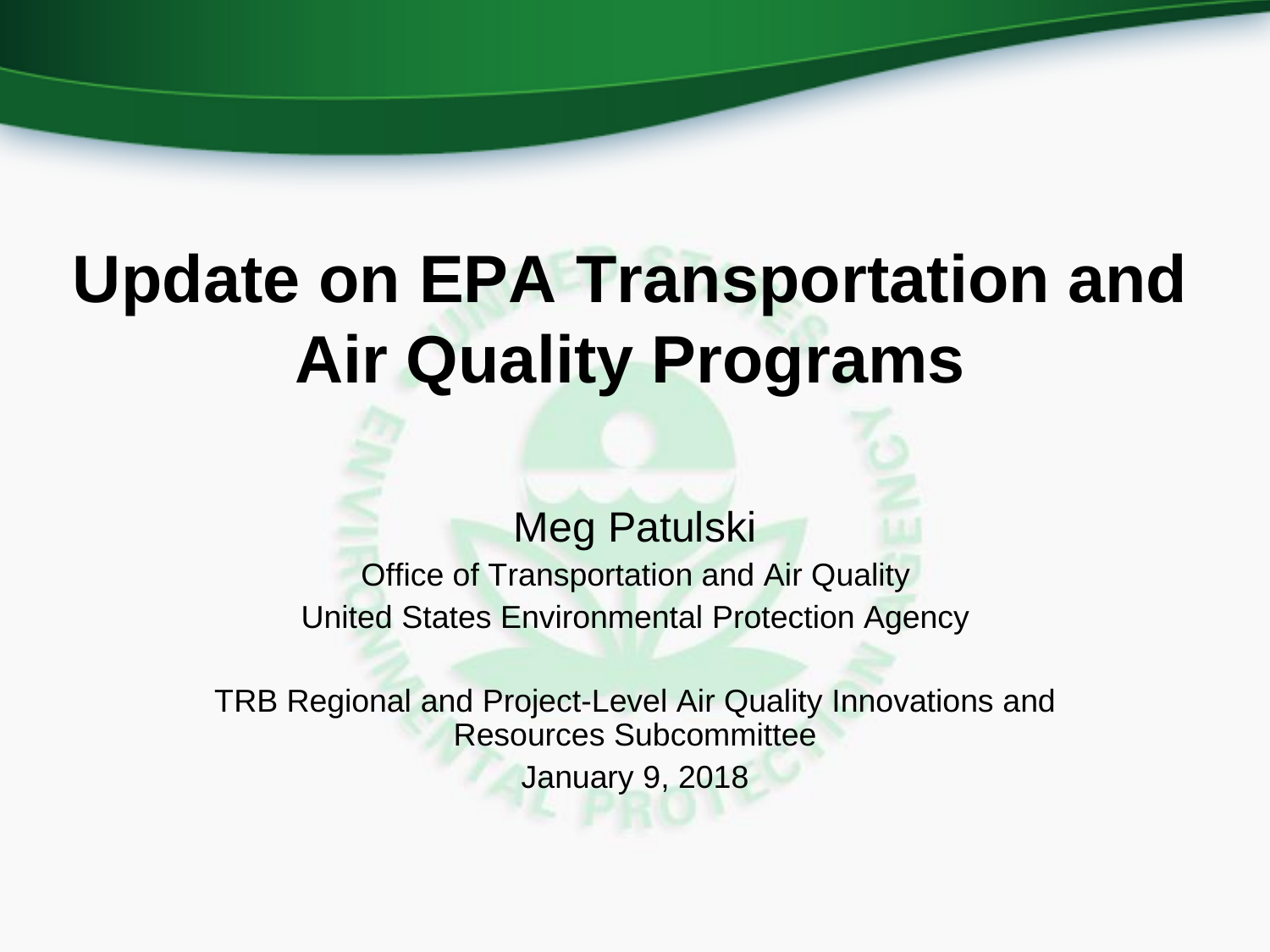### **Overview**

- Regulatory Update
- Volkswagen Clean Air Act Civil Settlement
- Guidance, Training, and Research
- Ports Initiative and Technical Resources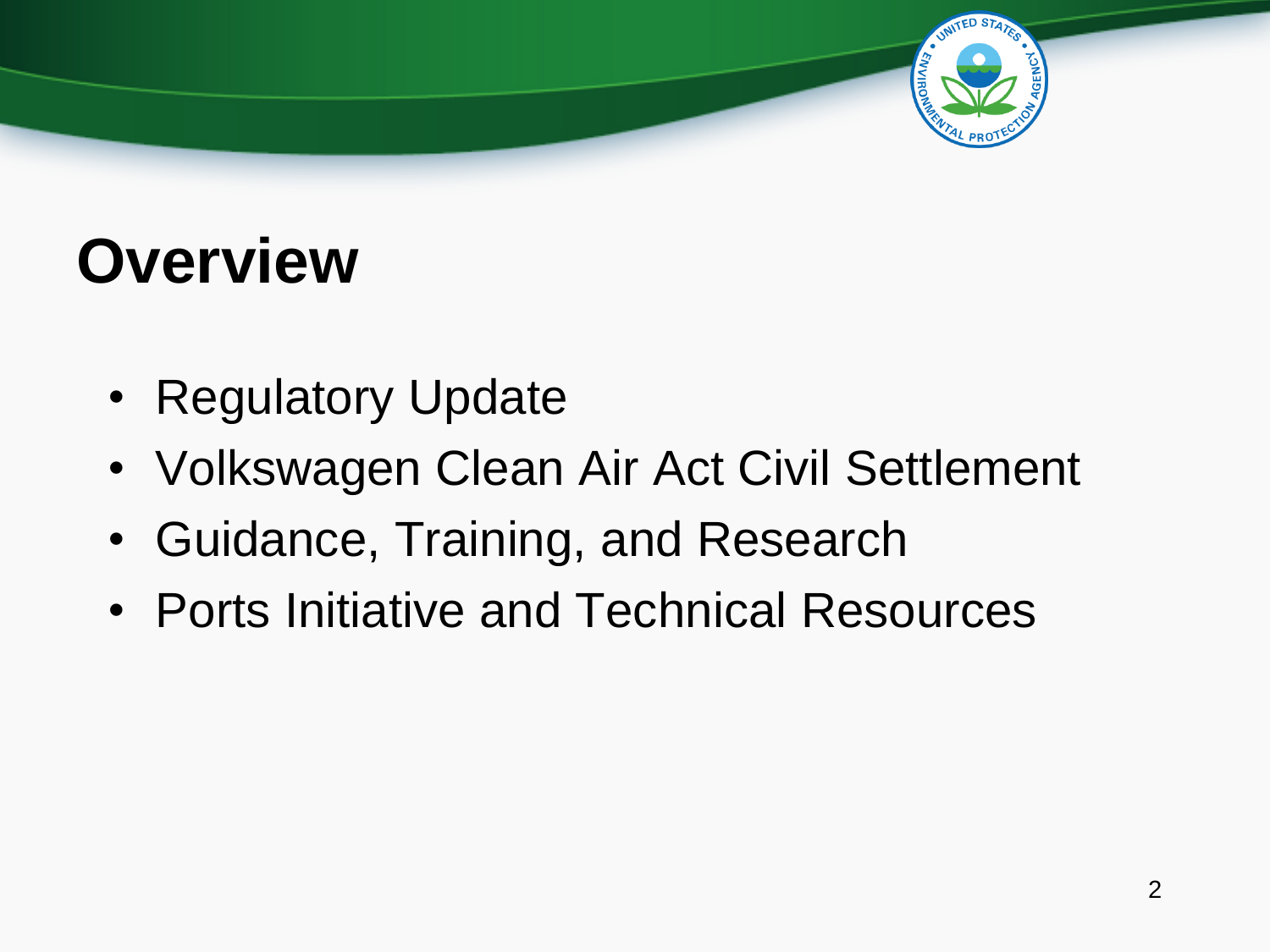### **Regulatory Update**

3

- Light-Duty Vehicle GHG standards: Mid-Term Evaluation
- Heavy-Duty GHG Phase 2 standards
- Appendix W Guideline on Air Quality Models
- 2015 Ozone National Ambient Air Quality Standard (NAAQS)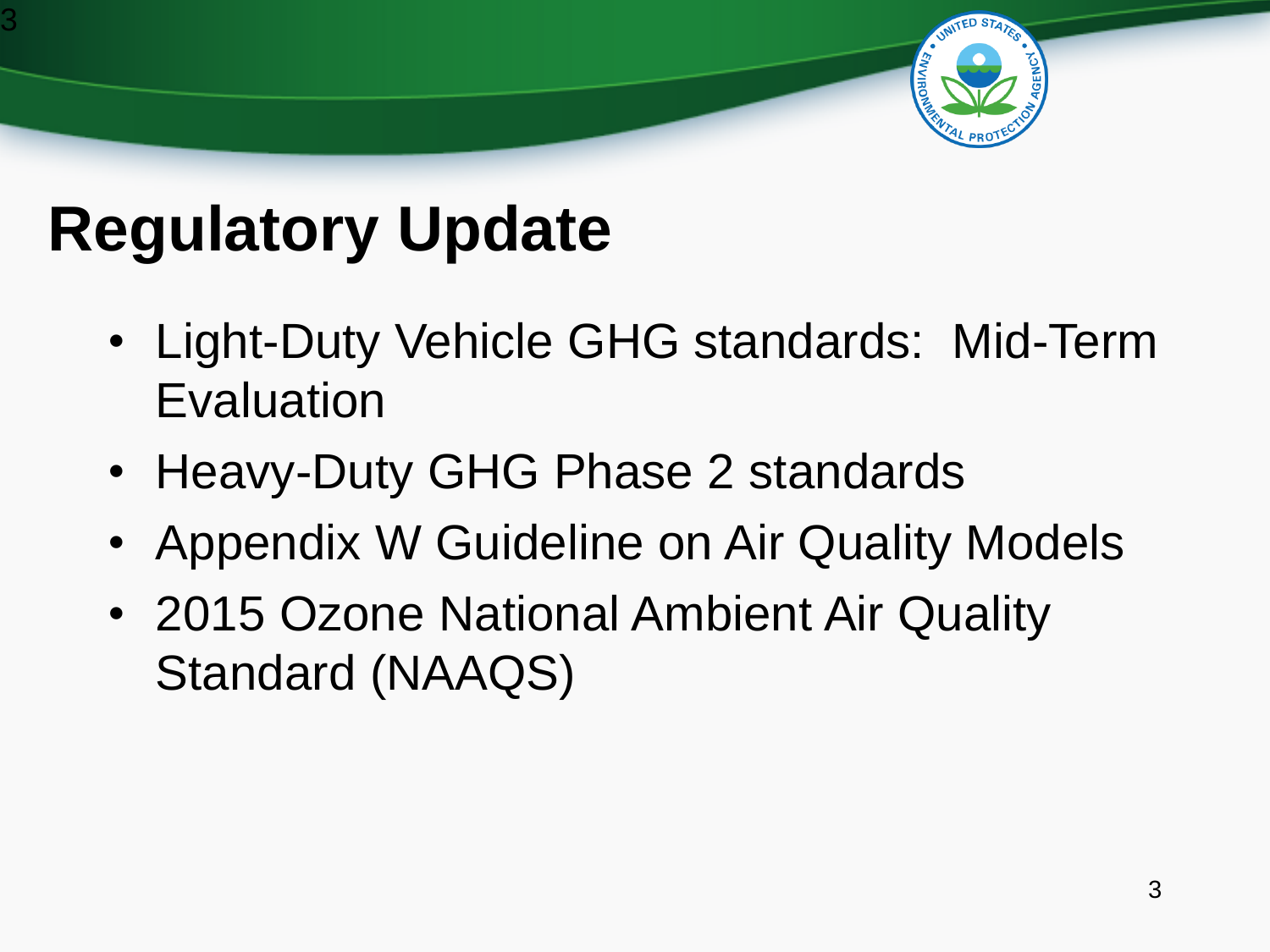

## **VW CAA Civil Settlement Update**

- 2.0 Liter Partial Settlement
	- Appendix B: Vehicle Recall and Emissions **Modification** 
		- Emissions modifications approved for certain vehicles
	- Appendix C: Zero Emission Vehicle Investment
		- First 30-month plans approved
	- $-$  Appendix D: NO<sub>x</sub> Mitigation Trust
		- Finalizing set of beneficiaries
- 3.0 Liter Partial Settlement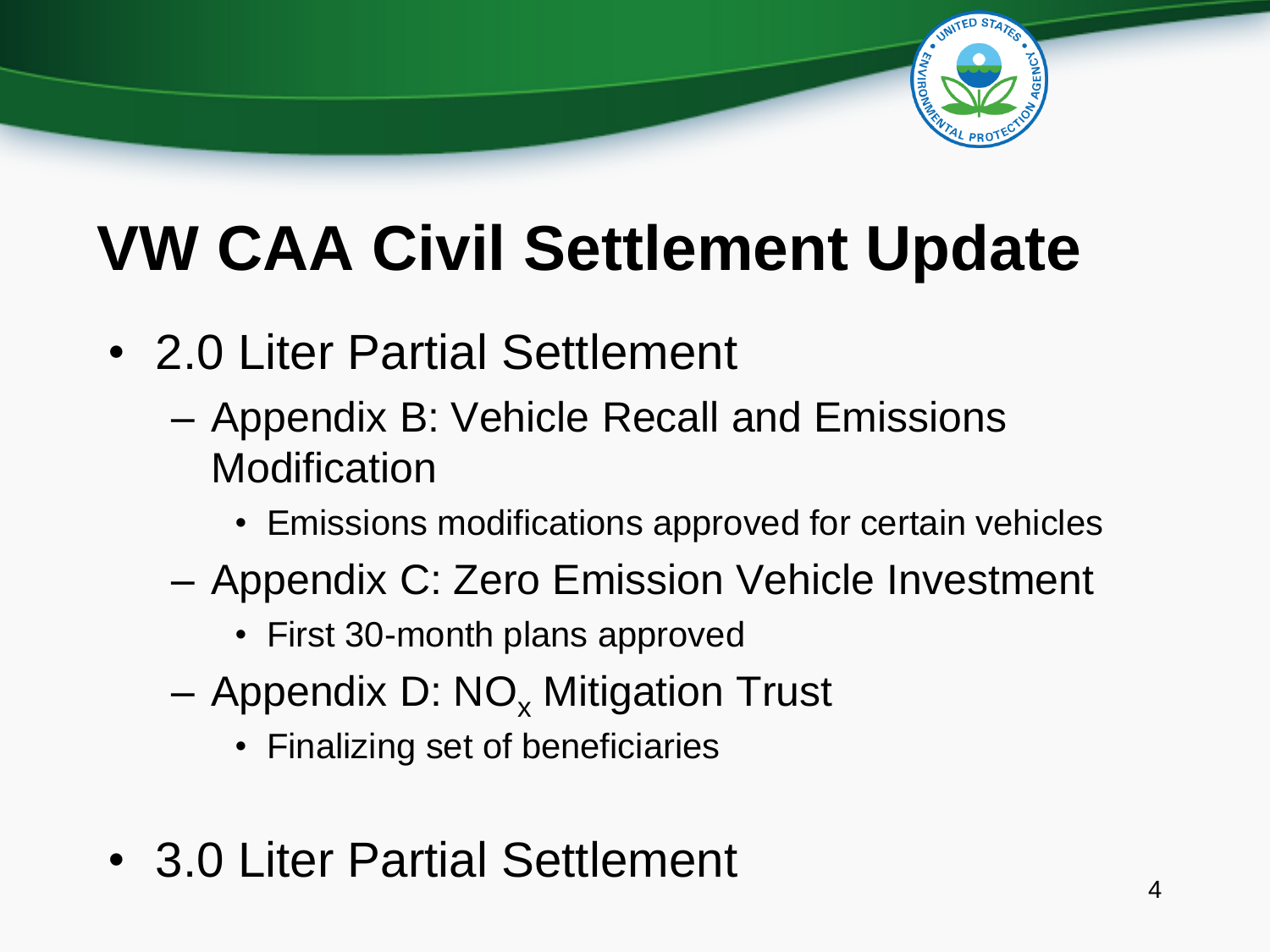

### **Revisions to Technical Guidance**

- EPA's SIP and conformity guidance for quantifying the benefits for diesel retrofit and replacement projects
	- To reflect latest version of MOVES
- PM Hot-spot FAQs
- EPA's guidance on port emissions inventories (which addresses on-road/nonroad sources)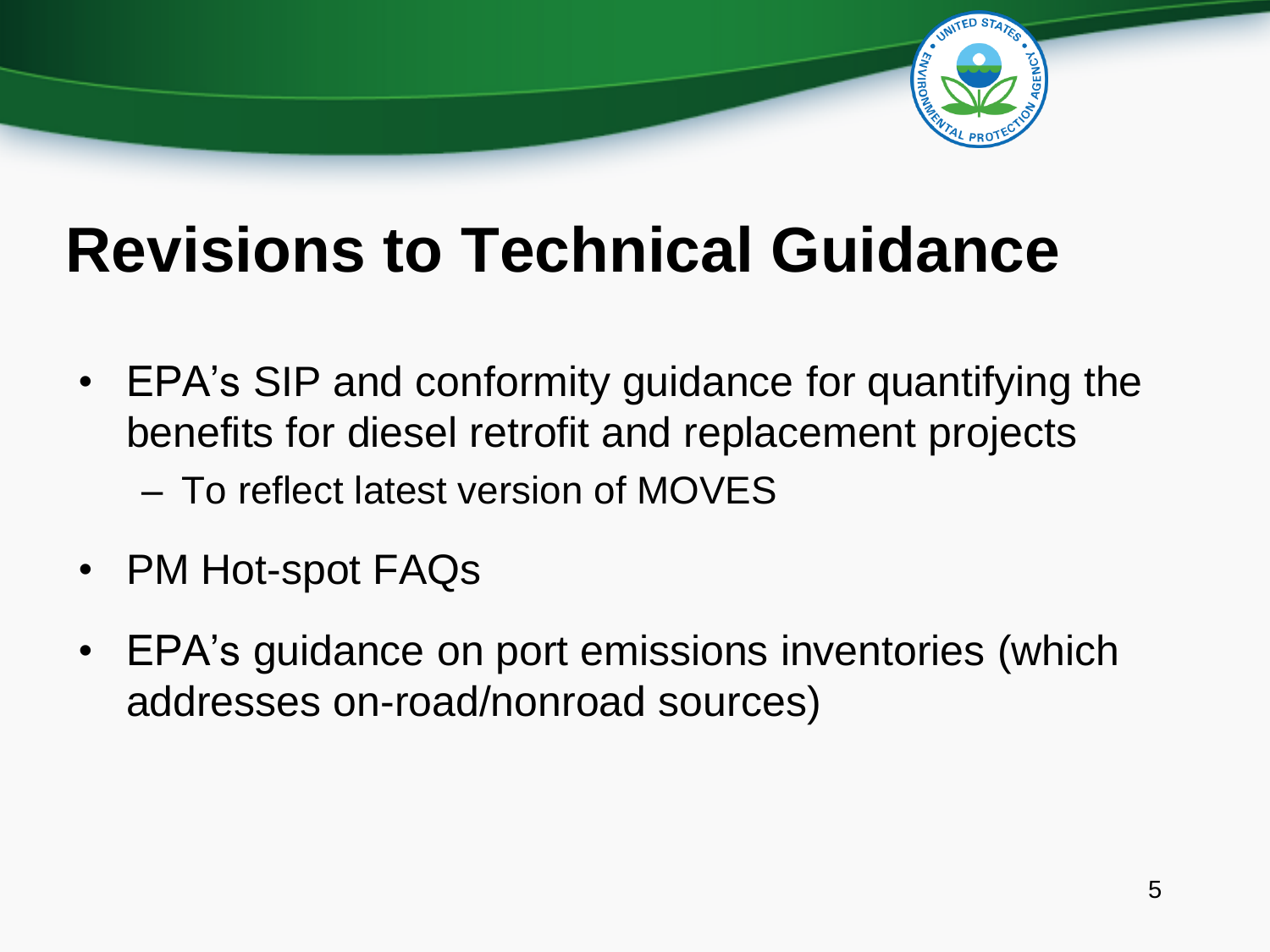

### **Available Training in FY18**

• MOVES training

6

- [www.epa.gov/moves/moves-training-sessions](http://www.epa.gov/moves/moves-training-sessions)
- PM hot-spot training
	- Updated course under development to reflect latest versions of guidance, MOVES, and AERMOD
	- [www.epa.gov/otaq/stateresources/transconf/training3d](http://www.epa.gov/otaq/stateresources/transconf/training3day.htm) ay.htm
- Webinars for other topics, such as the Ports Initiative and TEAM case studies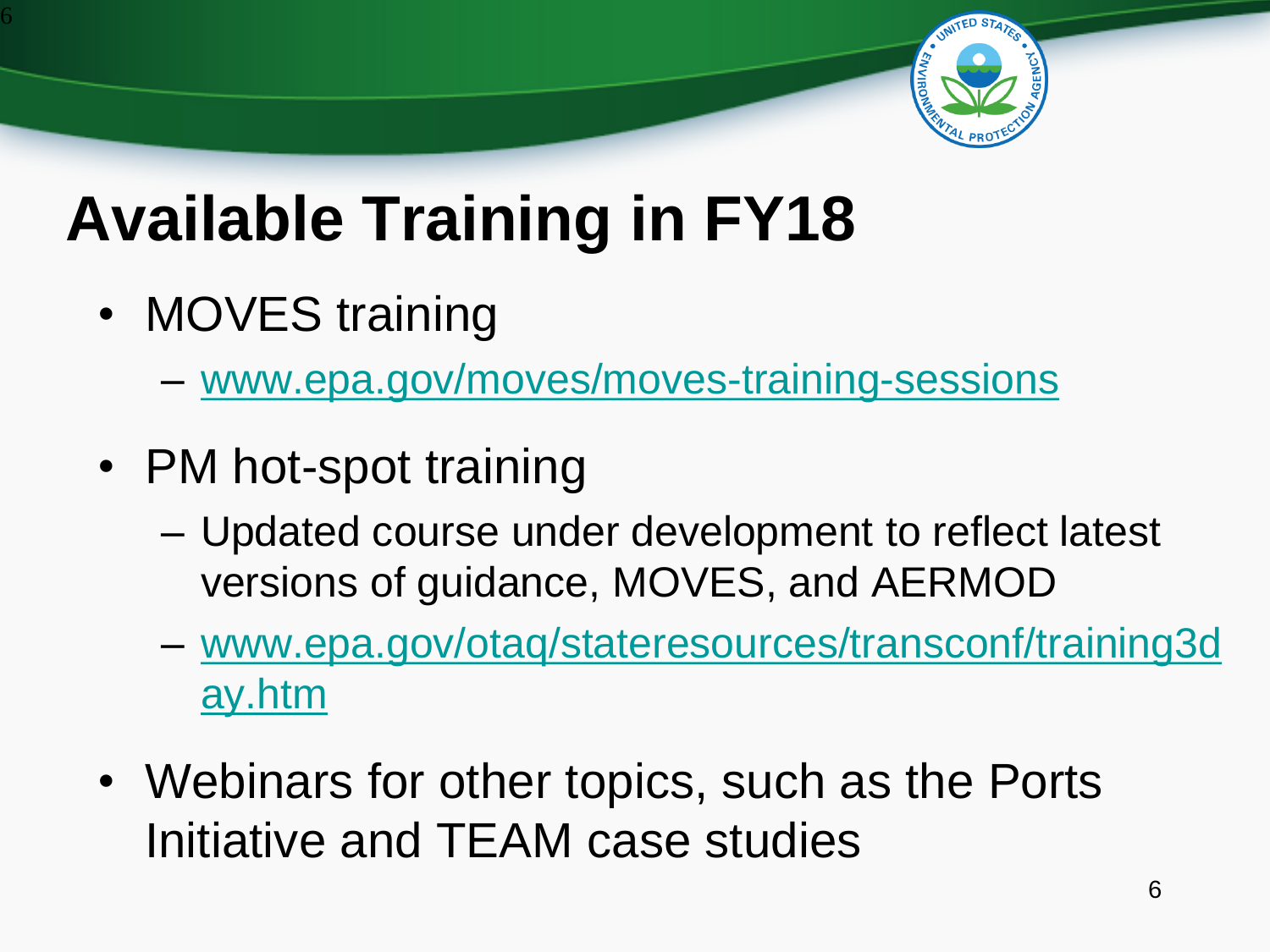

### **Near-Road Research Underway**

- EPA-FHWA research on near road dispersion modeling to:
	- 1. Identify the requisite inputs and parameters in dispersion models to optimize validity of output concentrations.
	- 2. Gain additional understanding of the barrier edge effect and roadway/barrier distance effects on pollutant dispersion to enhance associated modeling efforts.
	- 3. Integrate the research dispersion model R-LINE into the AERMOD dispersion model to utilize beneficial elements of both models.
- EPA is interested in external studies evaluating air quality impacts of roadside features (noise barriers and vegetation)  $\overline{7}$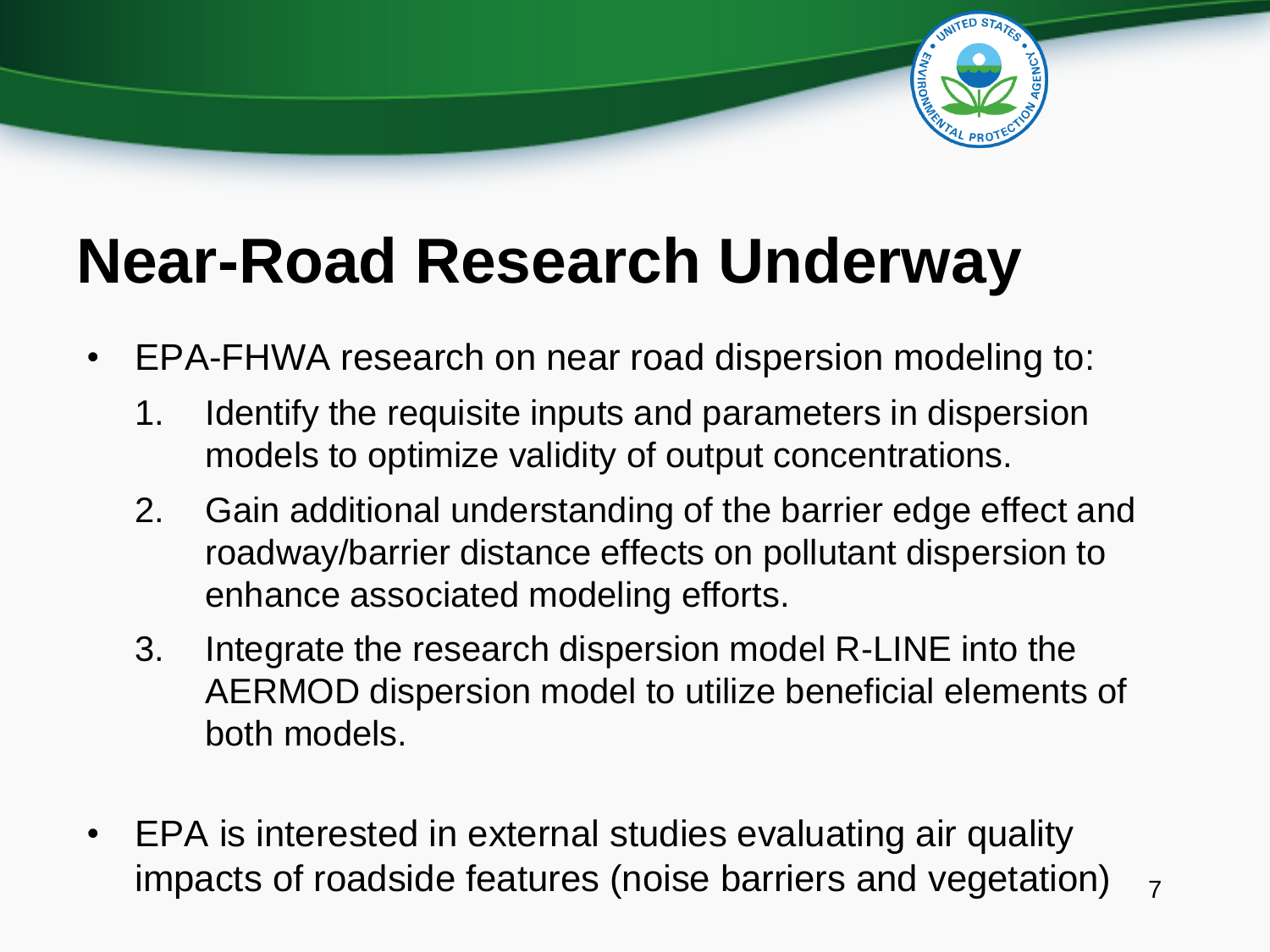## **EPA's Ports Initiative**



Sign up for our newsletter @ [www.epa.gov/ports-initiative](http://www.epa.gov/ports-initiative)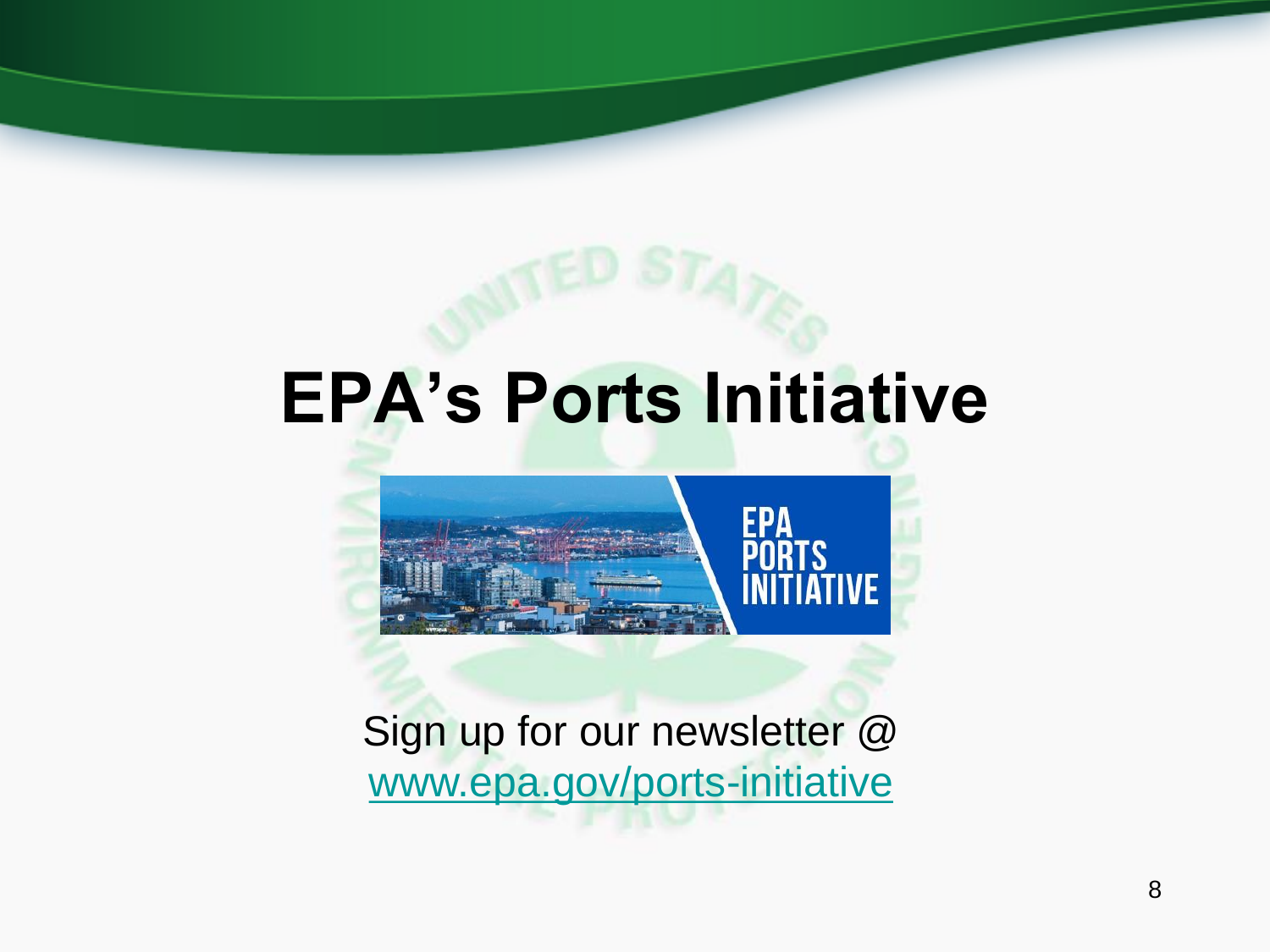

### **Ports Initiative Elements**

#### **Funding**

Helping Ports Capitalize on Funding for Clean **Technologies** 

#### **Technical Resources**

Providing Tools to Help Identify Smart Infrastructure **Investments** 

#### **Collaboration**

Promoting Port-Community Collaboration for Effective Planning

#### **Coordination**

Increasing Efficiency in Federal Government and Port Operations

#### **Communications**

Creating a Knowledge Clearinghouse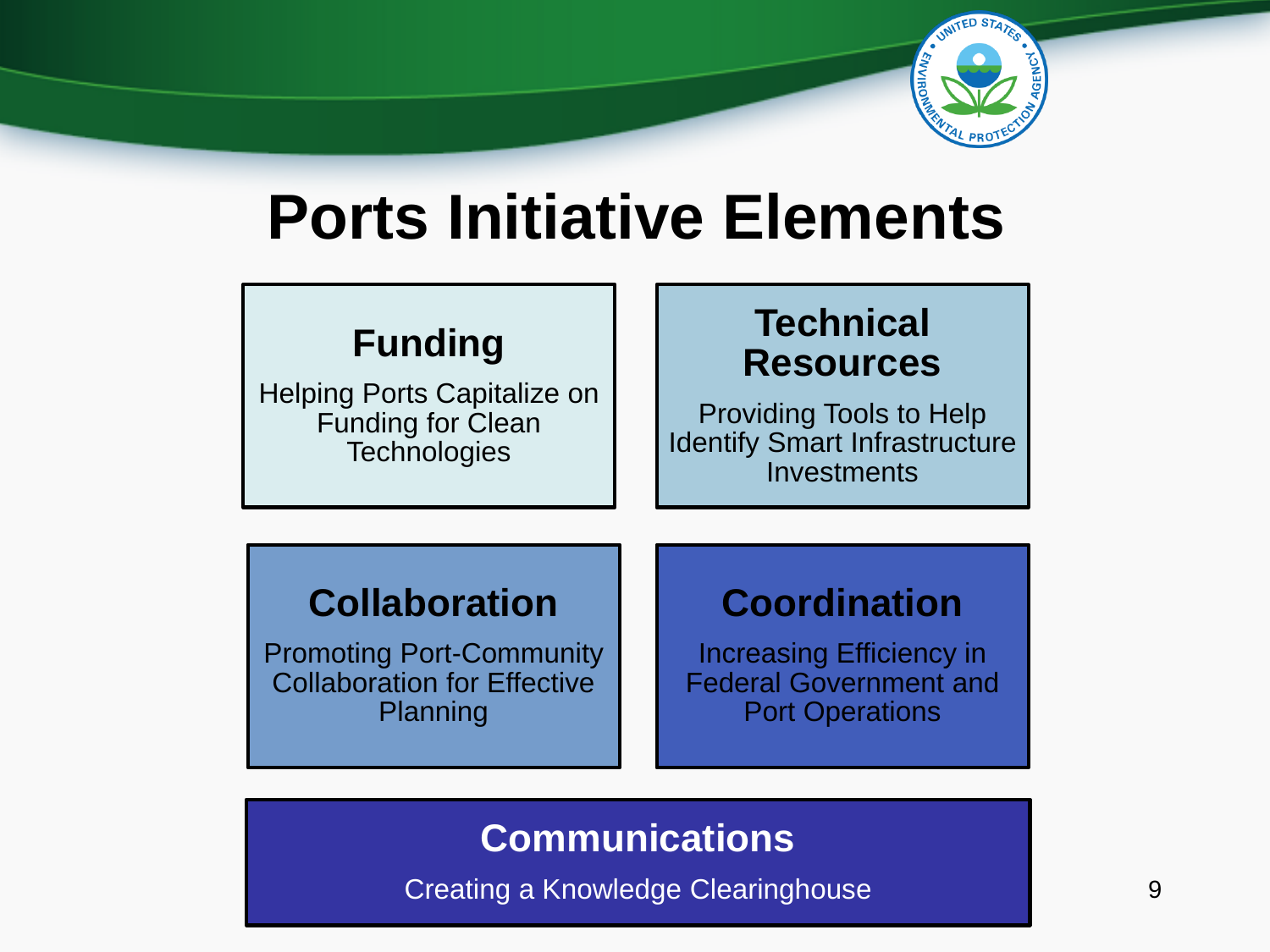

### **Technical Resources** *EPA-Port Everglades Partnership*

- EPA and Port Everglades (PEV) are working together to develop:
	- $\checkmark$  Activity-based baseline emissions inventory
	- $\checkmark$  Emission reduction scenarios and inventories for future analysis years
	- Methods, lessons learned, and practical examples that EPA can share with other ports, related agencies, and stakeholders to support and encourage sustainable development.
- Target for completion: Early 2018



2015 Baseline Air Emissions Inventory is available at: [www.porteverglades.net/environment/](http://www.porteverglades.net/environment/air-quality/air-emissions-inventory) air-quality/air-emissions-inventory

Also see: www.epa.gov/ports[initiative/epa-partnership-agreement](http://www.epa.gov/ports-initiative/epa-partnership-agreement-broward-countys-port-everglades)broward-countys-port-everglades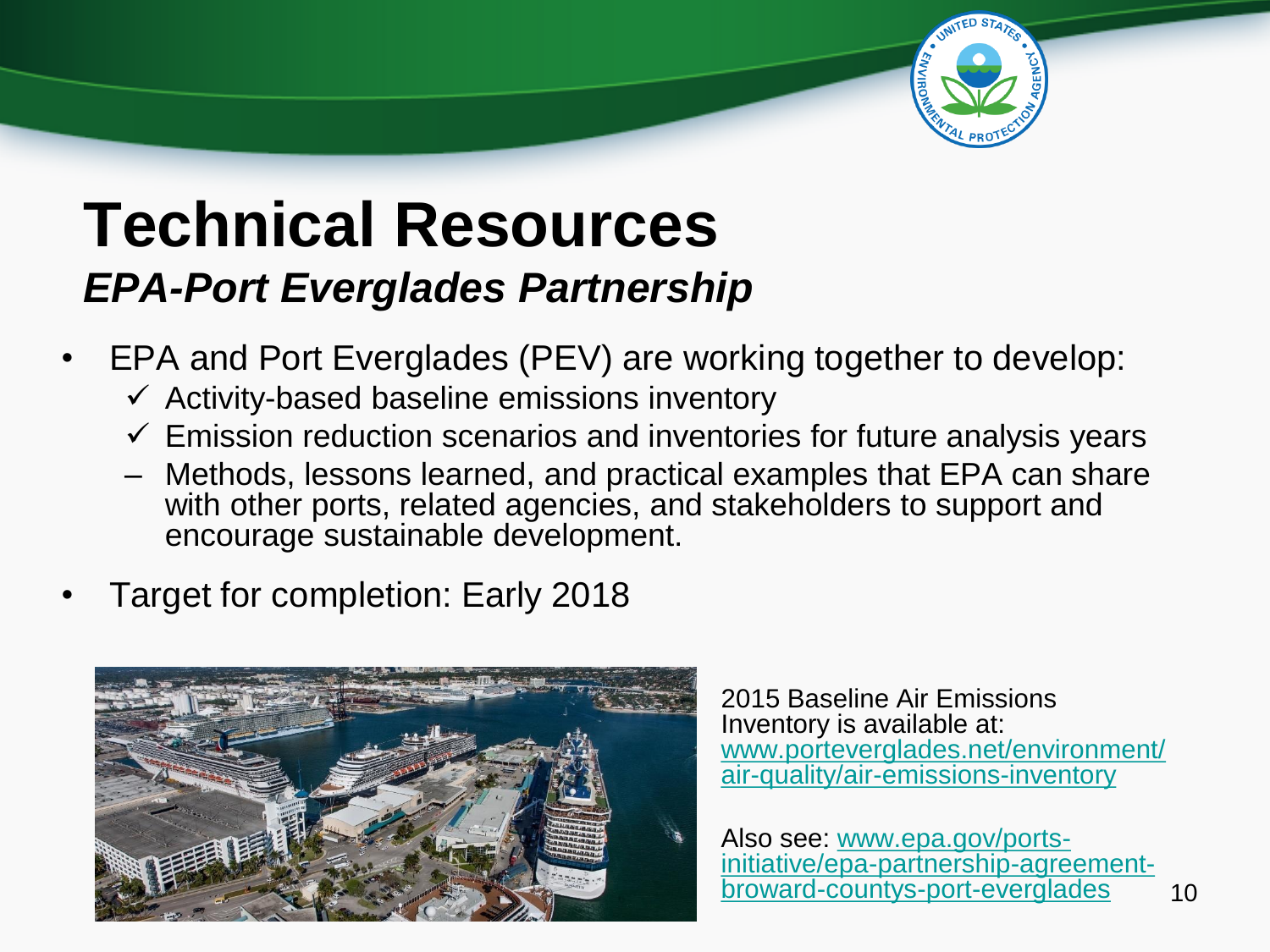## **Baseline Results**

- Ocean-going vessels
- Cargo handling equipment
- **Harbor** craft
- On-road vehicles
- **Locomotives**



11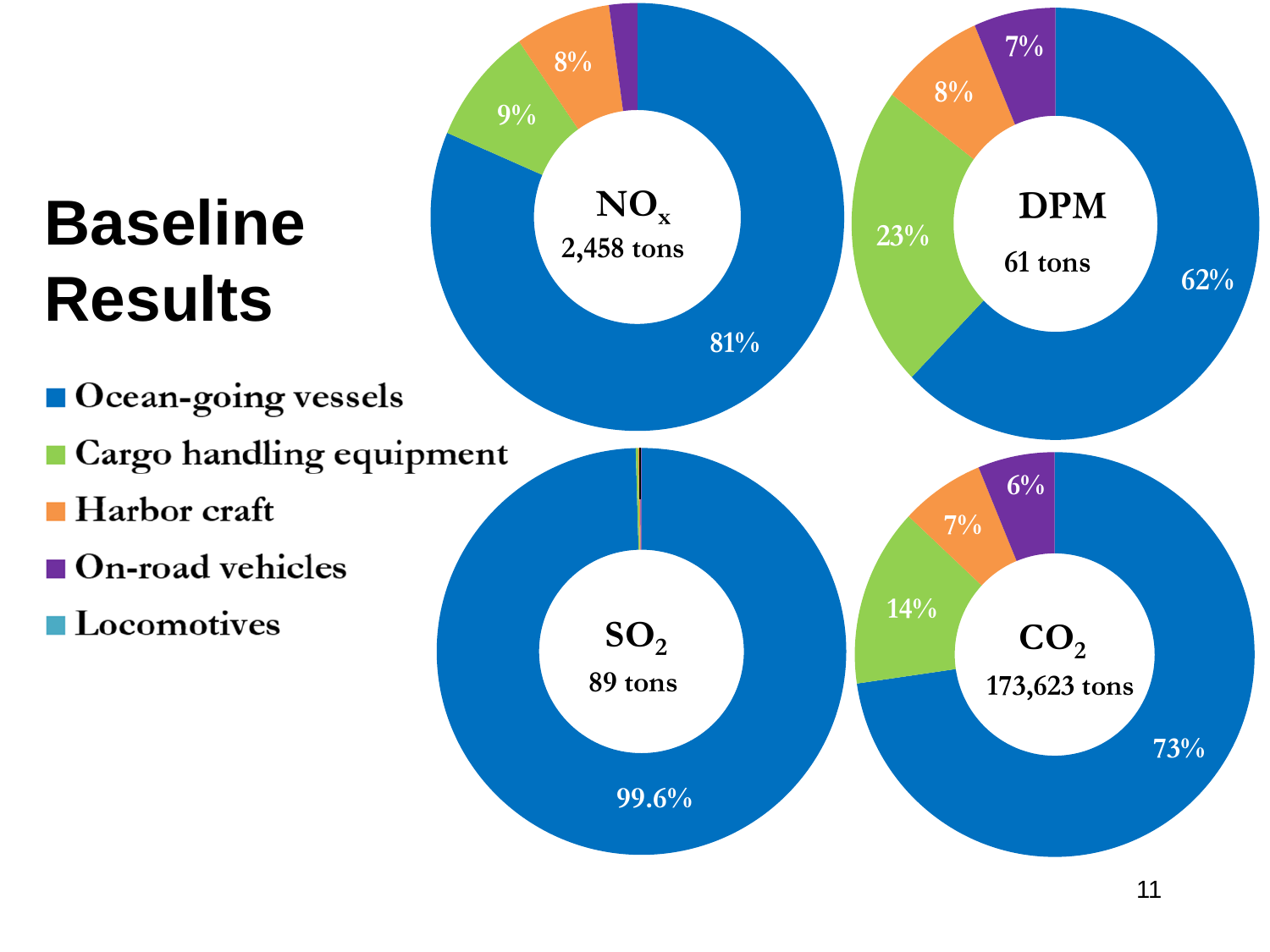# **EPA's Ongoing Work**

 $\checkmark$  Projecting future on-port and off-port emissions

- 2025, 2035, and 2050
- Based on 2014 Port Everglades Master/Vision Plan
- Off-port emissions include truck, rail, and marine corridors
- $\checkmark$  Evaluating potential strategies for reducing emissions
	- Strategies to study and scenarios for implementation have been developed in collaboration with PEV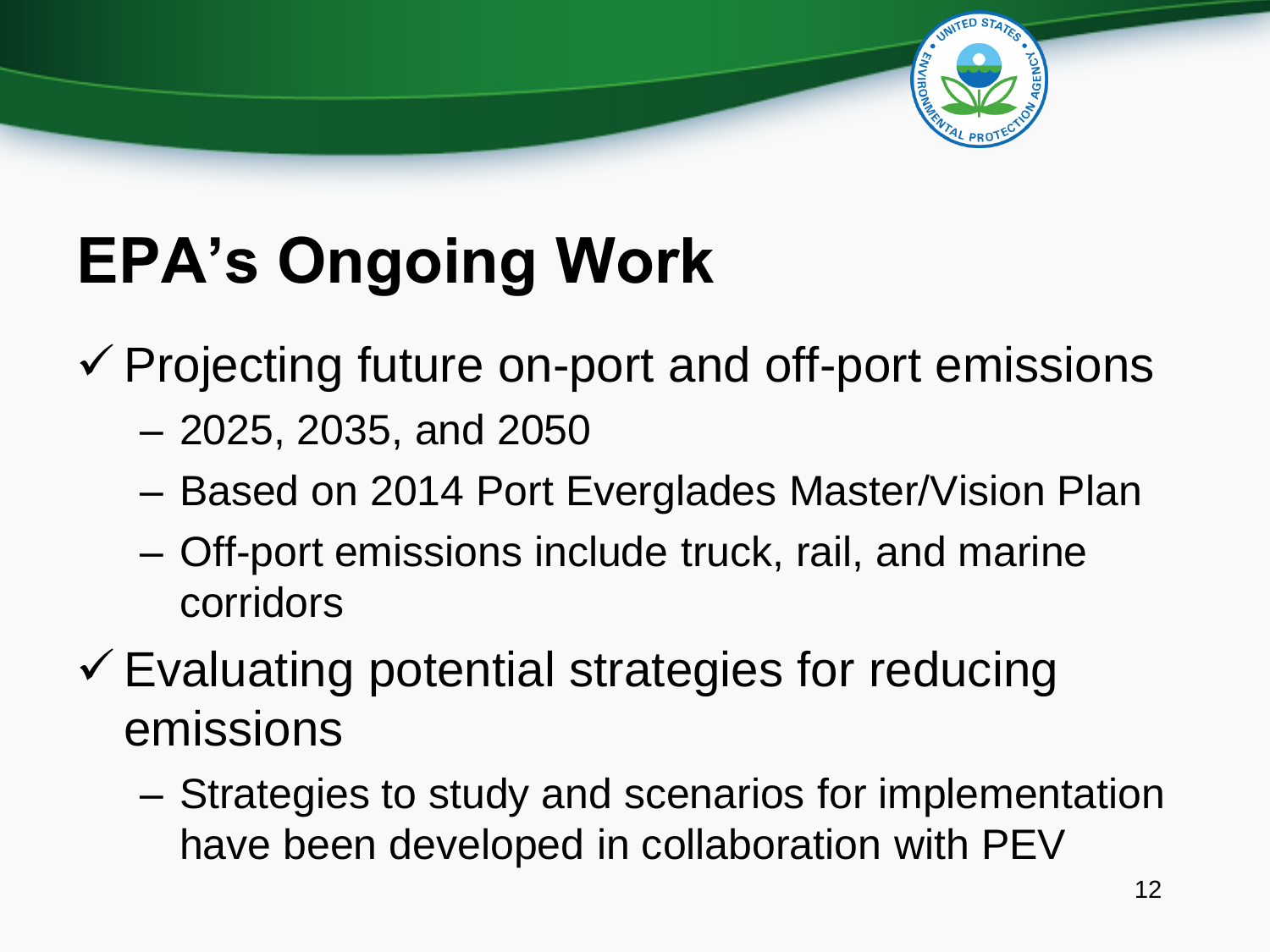### **Technical Resources:** *Shore Power Assessment*

- Characterizes shore power systems at U.S. ports
- Includes a new methodology for calculating emission reduction of shore power systems
- Released April 4, 2017
- Available at: www.epa.gov/ports[initiative/shore-power-technology](http://www.epa.gov/ports-initiative/shore-power-technology-assessment-us-ports)assessment-us-ports

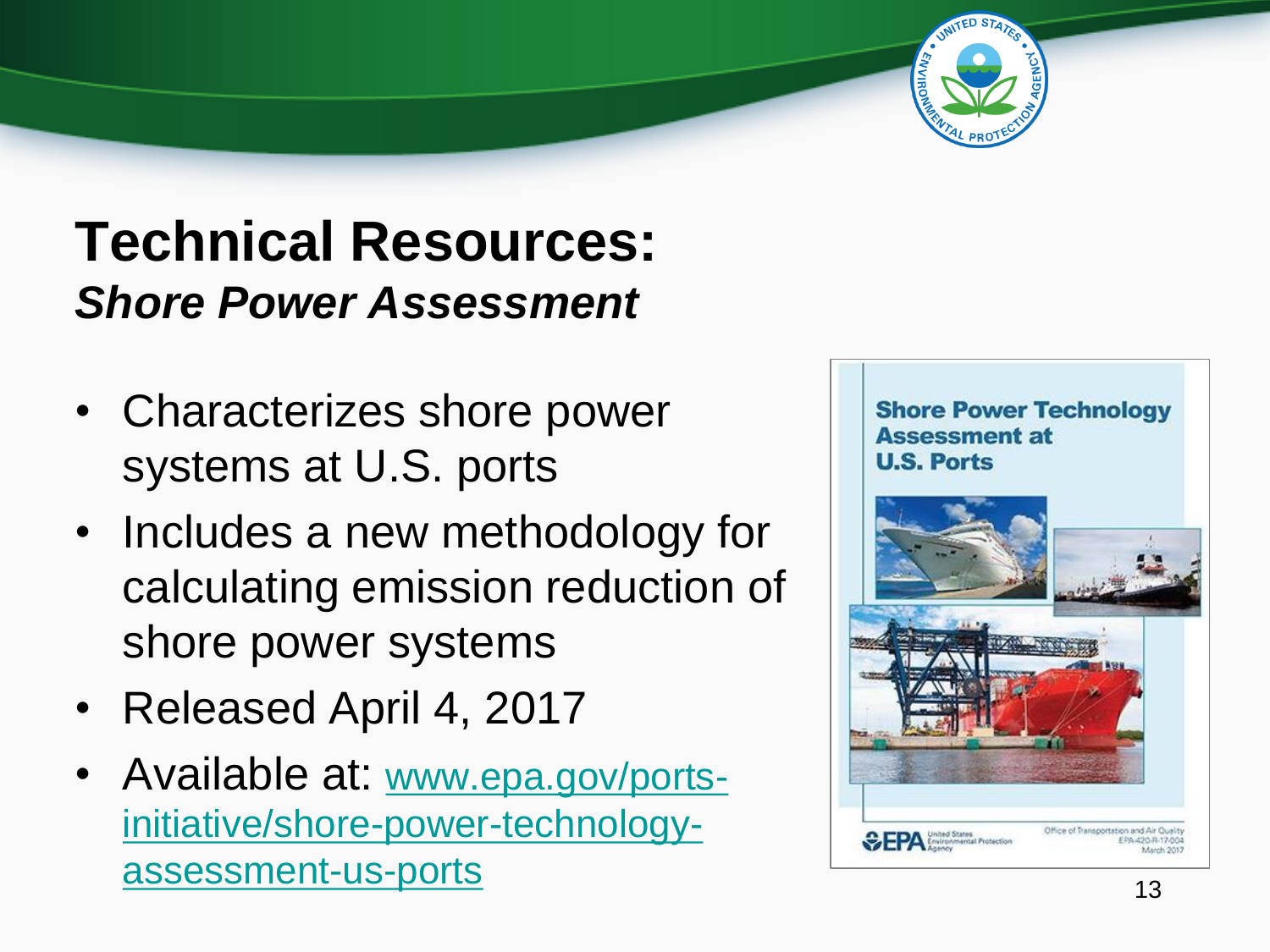### **Technical Resources:** *National Port Strategy Assessment*

- *National Port Strategy Assessment: Reducing Air Pollution and Greenhouse Gases at U.S. Ports*
- Released September 22, 2016
- Available at: www.epa.gov/ports[initiative/national-port-strategy](http://www.epa.gov/ports-initiative/national-port-strategy-assessment)assessment



at U.S. Ports

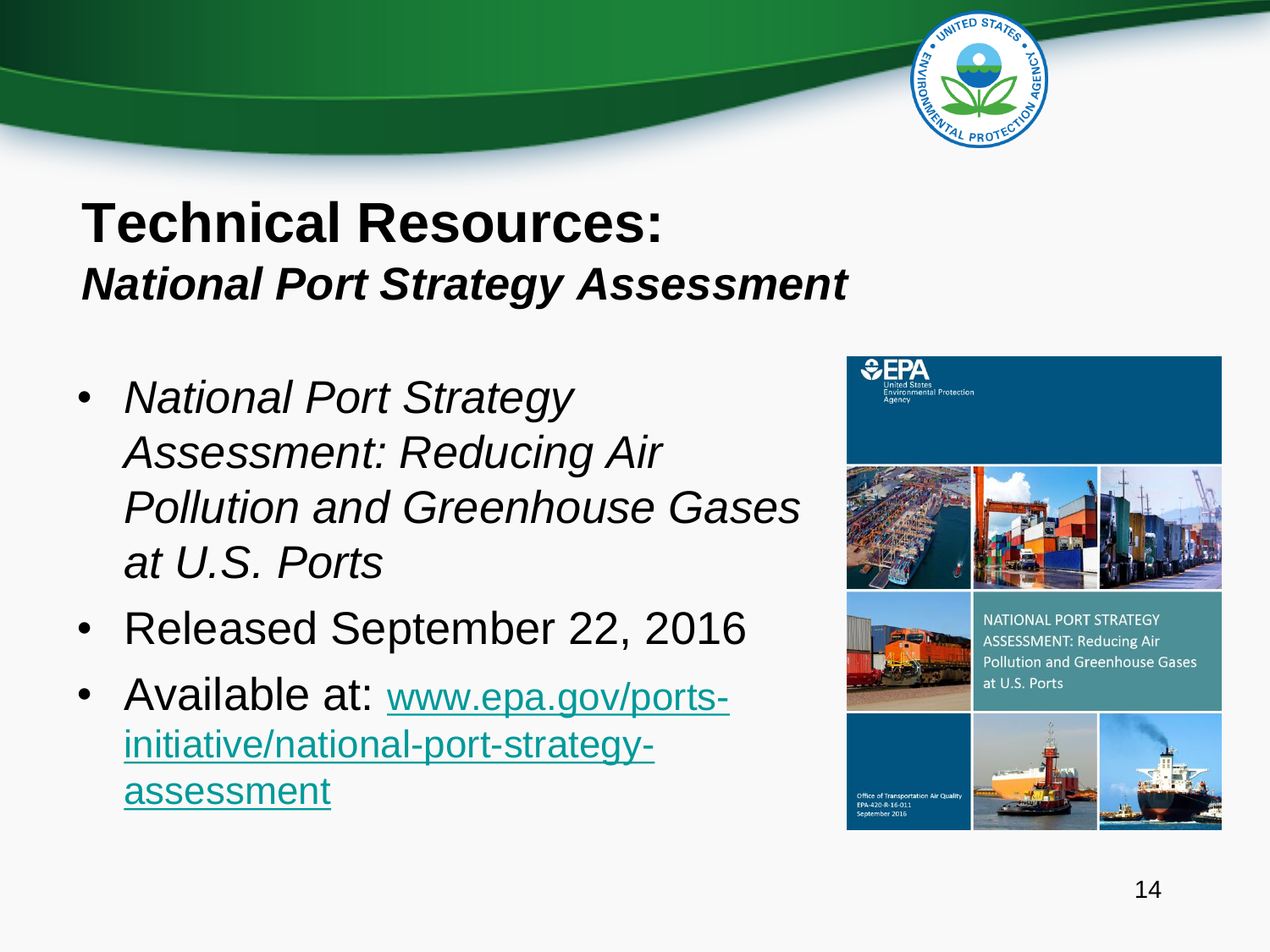

# **Additional EPA-OTAQ Resources**

- State and Local Transportation Resources:
	- [www.epa.gov/state-and-local-transportation](http://www.epa.gov/state-and-local-transportation)
	- Topics include transportation conformity and State Implementation Plans
- Travel Efficiency:
	- www.epa.gov/state-and-local-transportation/transportation[related-documents-state-and-local-transportation#control](http://www.epa.gov/state-and-local-transportation/transportation-related-documents-state-and-local-transportation#control)
- MOVES:

15

– [www.epa.gov/moves](http://www.epa.gov/moves)